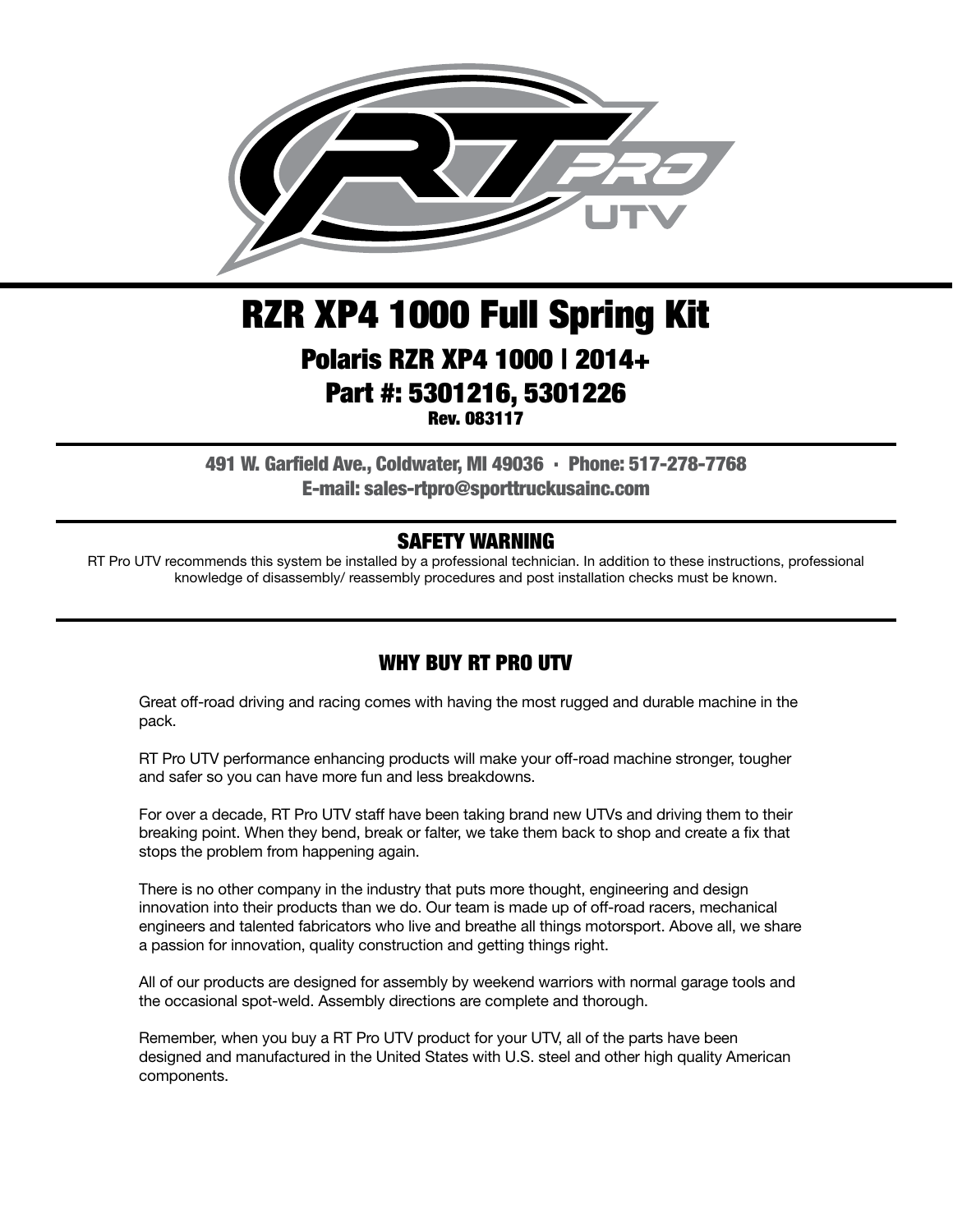

| <b>RTP5301216 - Standard</b> |                          |     |  |
|------------------------------|--------------------------|-----|--|
| Part#                        | <b>Description</b>       | QTY |  |
| 25120275S                    | Front Coil Spring        | 2   |  |
| 25040600S                    | <b>Front Coil Spring</b> | 2   |  |
| 30100250S                    | Rear Coil Spring         | 2   |  |
| 30140250S                    | Rear Coil Spring         | 2   |  |
| 04003                        | Coil Spacer              | 2   |  |
| 04009                        | Coil Spacer              | 4   |  |
| 04004                        | Coil Spacer              | 2   |  |

| RTP5301226 - Heavy Duty |                         |     |  |
|-------------------------|-------------------------|-----|--|
| Part#                   | <b>Description</b>      | QTY |  |
| 25120275S               | Front Coil Spring       | 2   |  |
| 25040600S               | Front Coil Spring       | 2   |  |
| 30100250S               | Rear Coil Spring        | 2   |  |
| 30140300S               | <b>Rear Coil Spring</b> | 2   |  |
| 04003                   | Coil Spacer             | 2   |  |
| 04009                   | Coil Spacer             | 4   |  |
| 04004                   | Coil Spacer             | 2   |  |

| <b>FITMENT NOTES</b> |  |
|----------------------|--|
|----------------------|--|

N/A

| SPECIAL TOOLS |  |
|---------------|--|
|---------------|--|

N/A

### INSTALLATION TIME

Approximately 1 hour Easy/ Medium Difficulty

## INSTALLATION INSTRUCTIONS

#### INSTALLING THE SPRINGS

- 1. Remove shocks from machine and back off Preload Adjuster Nuts until there is enough room to remove the Lower Retaining Rings from the shock assemblies.
- 2. Slide OEM springs off shock assembly and discard. Keep the Lower Retainer Rings for re-use.
- 3. Start by installing the adapter rings to the top spring retainer. These will adapt your shocks to use the new largersized springs provided in this kit. (Adapters are only used on the front shocks in this kit).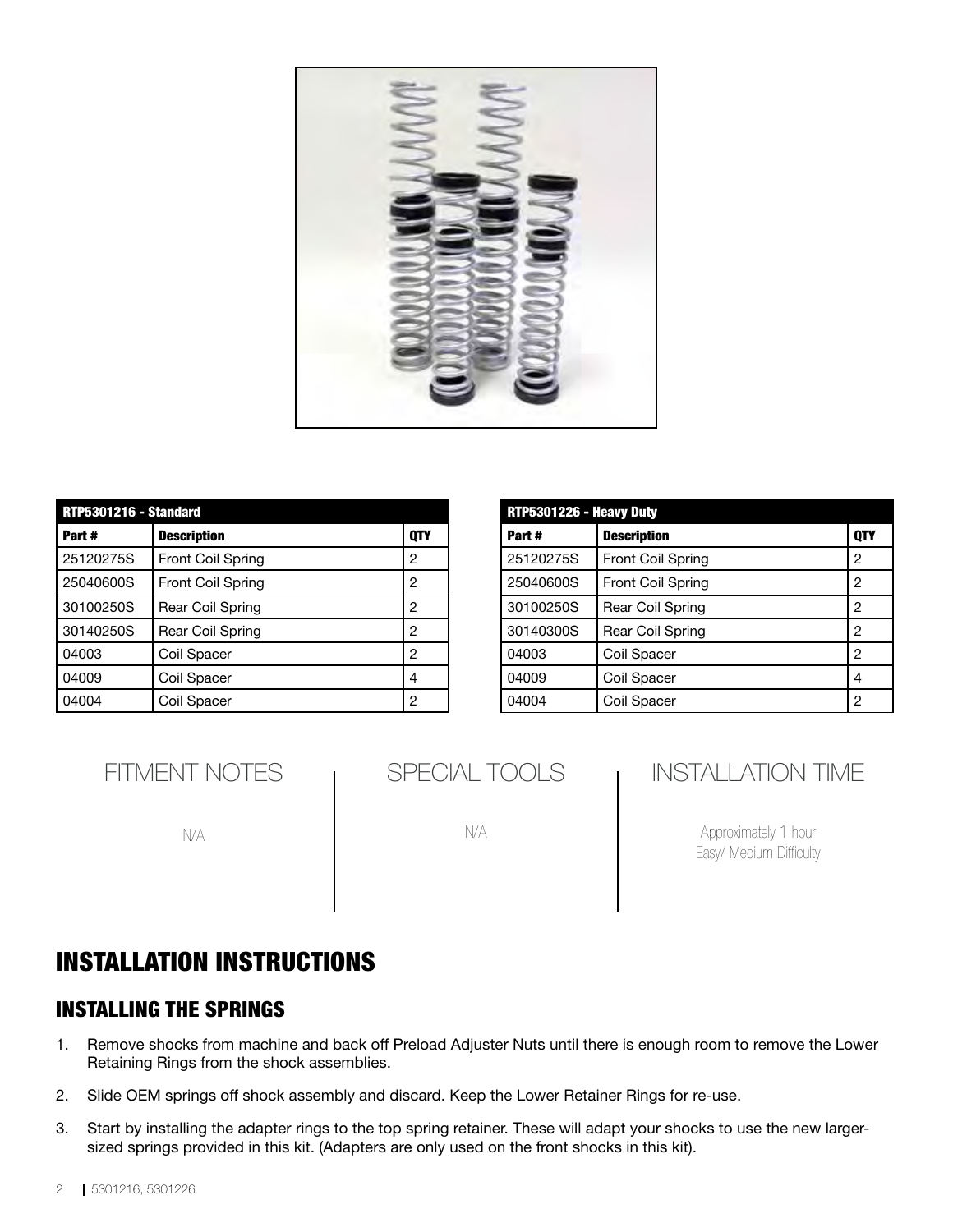- 4. The front springs are 2.5" I.D. and the rear are 3.0" I.D. the short springs go on first.
- 5. Slide the new springs on starting with the short springs. Next slide the supplied Spring Spacers on to the shock bodies. The short shoulder of the spacers should face the short spring and slide inside of it.

*Note: All short springs are the same rate so they can go on any shock in any order.* 

*Note: You may reuse the OEM rear spring spacers mounted upside down for a firmer ride at an earlier point in the travel. Start with ours then experiment later if needed.*

6. Finally, install the long springs and the Lower Retaining Rings. - Once the shocks are reassembled you are ready to move on to the initial setup.

*Note: While the shocks are off the machine be sure to lubricate the eyelets on the shocks with some grease or your preference of lubricant. Polaris is shipping the RZR's out with completely dry eyelets!*

#### SETTING UP THE SPRINGS

Settings vary so much from vehicle to vehicle. It is impossible for us to give a universal answer to where you should start. Like with any coil-over shock, spring rates and preload take some fine tuning to achieve the best results. The good news is we have the rates figured out for 95% of users. As for the preload, we recommend using this formula:

7. With the machine jacked up off the ground; Spin the Preload Adjuster Nuts down until they touch off on the springs. This is Zero Preload.

*Note: A common misconception is that preload is to be measured from below the head of the shock (where it meets the threaded body) to the top of the Preload Adjuster Nuts. This is false. Zero preload is when the shock is fully extended and the Preload Adjuster Nut is just touching the spring stack enough to keep it from moving up and down inside its limits. The measurement from the head of the shock should only be used as a reference point to check total preload.*

- 8. From Zero Preload, tighten the Preload Adjuster Nuts down 1/4" on the front and 1 1/2" on the rear shocks. Use the exposed threaded bodies of the shocks as a reference point to know how far you're going.
- 9. Set the machine on the ground after setting both front and rear Initial Preload. Before measuring your ride height, take the vehicle for a quick ride around the driveway.

*Note: The suspension needs to "settle" and will only do so by driving it. Jumping up and down on the bumpers will not suffice.*

- 10. Once the suspension is settled, measure the front and rear ride height. At RT Pro we measure the rear at the bottom of chassis. On the front we measure at the front of the chassis base structure directly behind the lower arm rear-most mounting tab.
- 11. As a base recommendation, we set most of our racing vehicles at 13" front and 12" rear. The RZR seems to jump and handle better with the front end about 0.5-1" higher than the rear. For terrain with less ground clearance required we always prefer 13"F / 11"R. This is our preference so your mileage may vary. There is no real "wrong" way to set your vehicle up. It should always be whatever works best for you. Of course you can always add more preload to get a little extra ride height but will sacrifice ride quality.
- 12. In the initial stages of adjustment we recommend starting with 1/2" adjustment increments. Once you feel you're close, start making 1/4" adjustments and then 1/8" until you are personally satisfied with the height and ride of your machine for your applications. It's fine to run up to 1.5" of preload in front and 3" rear with these springs but if your ride requires more than this we recommend swapping to a stiffer main spring. The rear is designed to run more preload than the front with this kit, so don't be surprised if this is what you end up with.